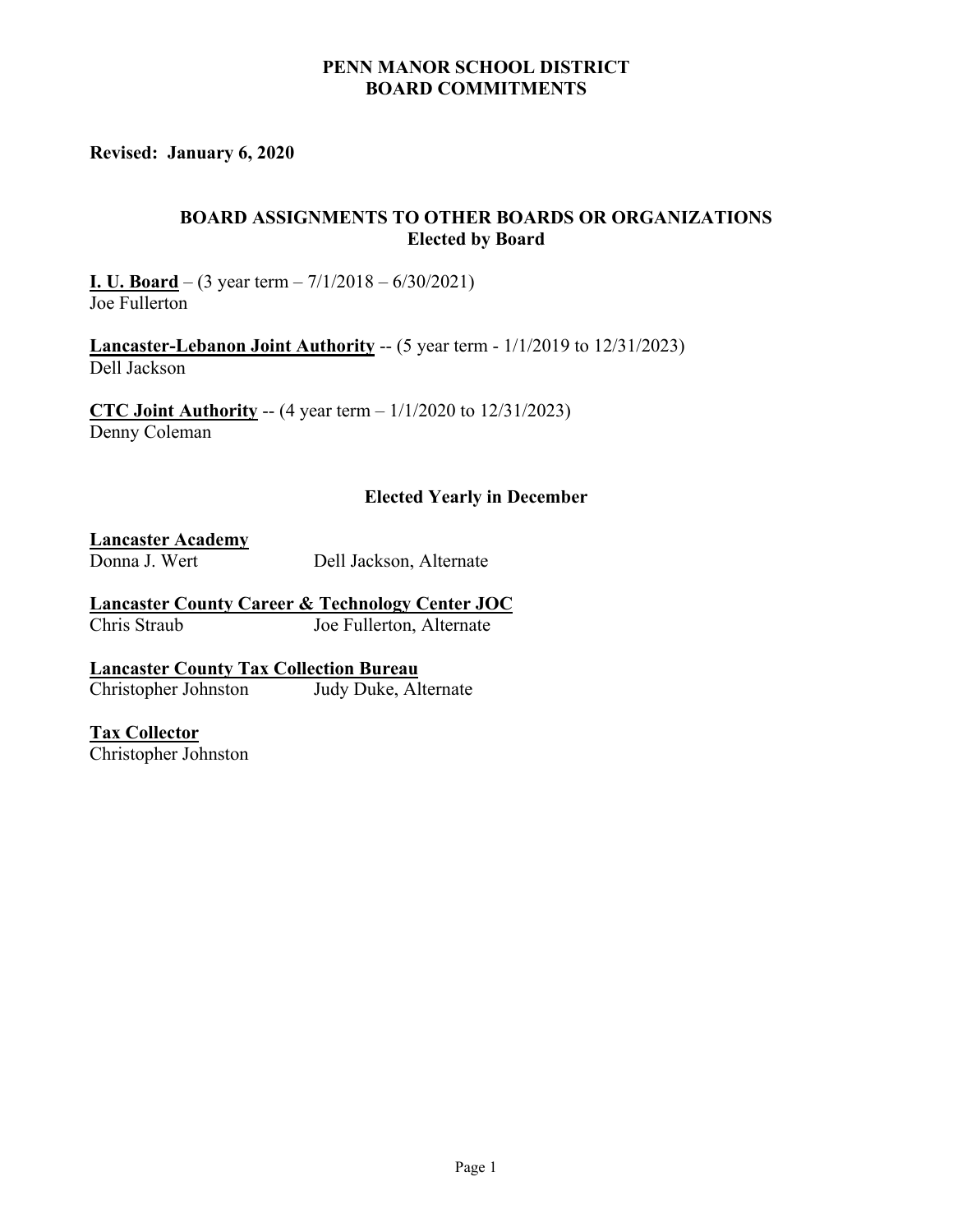## **APPOINTMENTS TO OTHER BOARDS OR ORGANIZATIONS Appointed by President – one year terms (appointed after reorganization)**

**Agriculture Advisory Committee** (1) **PSBA Liaison** (1) Joe Fullerton Richard Frerichs

**Athletic Wall of Honor** (1) **Wellness** (1) **Wellness** (1) **Wellness** (1) **Wellness** (1) Dell Jackson

**Distinguished Awards Wall of Honor** (1) Chris Straub

**Employee of the Year** (1) **Comprehensive Plan** (1) **Comprehensive Plan** (1) **Comprehensive Plan** (1) Nicki Nafziger Joe Fullerton

Chris Straub

**Library Committee** (1) **Comet Co-Curricular** (1) David Paitsel Mitchell Sweigart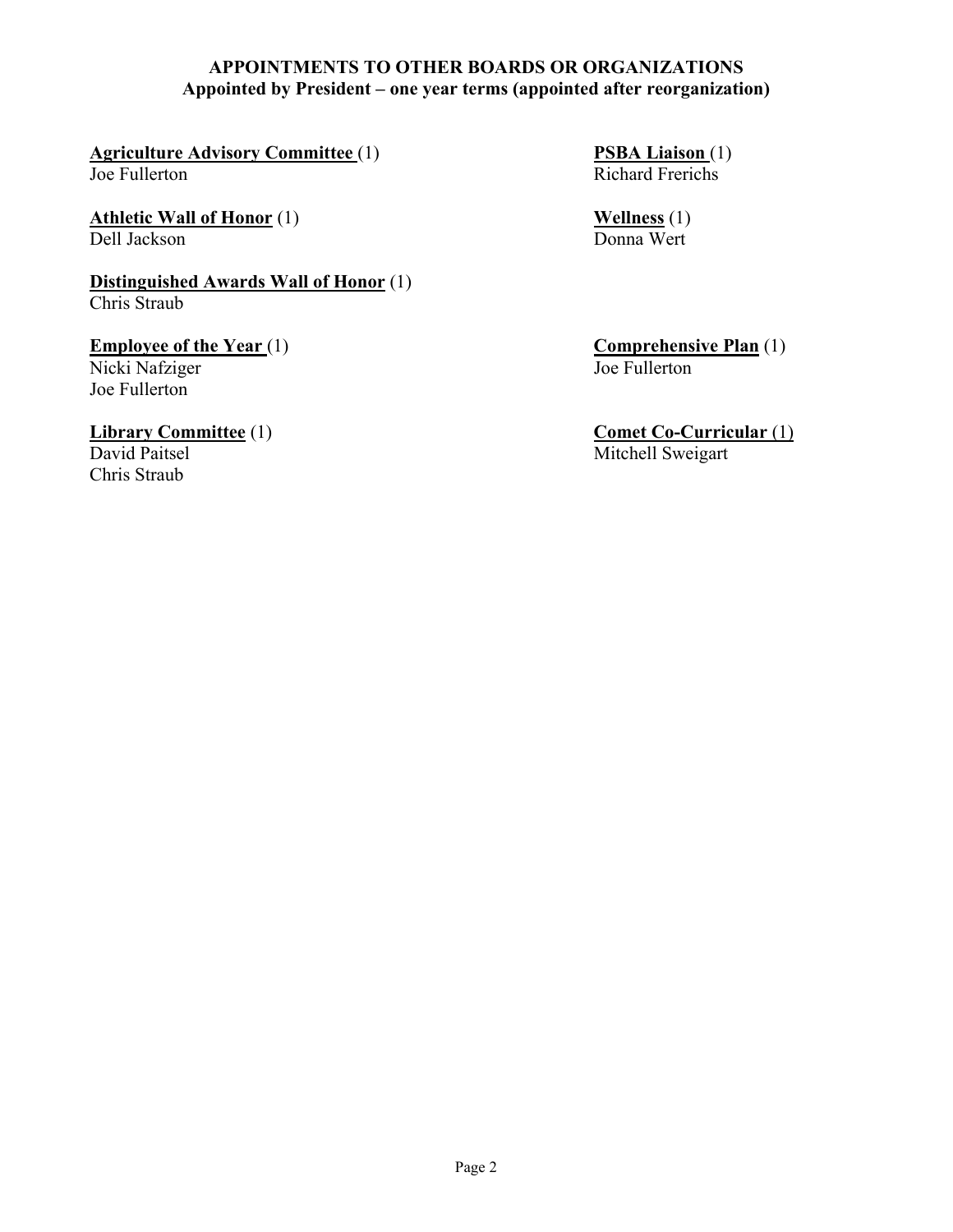### **STANDING COMMITTEES Appointed by President – one year terms (appointed after reorganization) These committees are regular committees of the board**

# **Judicial Review** - As Needed – (3 members per meeting)

Richard Frerichs Joseph Fullerton Wardell Jackson Nickole Nafziger David Paitsel Herk Rintz Christopher Straub Mitchell Sweigart Donna Wert

# **Superintendent Evaluation**

Richard Frerichs Joe Fullerton

# **Grievance** – As needed – (3 members per meeting)

Richard Frerichs Joseph Fullerton Wardell Jackson Nickole Nafziger David Paitsel Herk Rintz Christopher Straub Mitchell Sweigart Donna Wert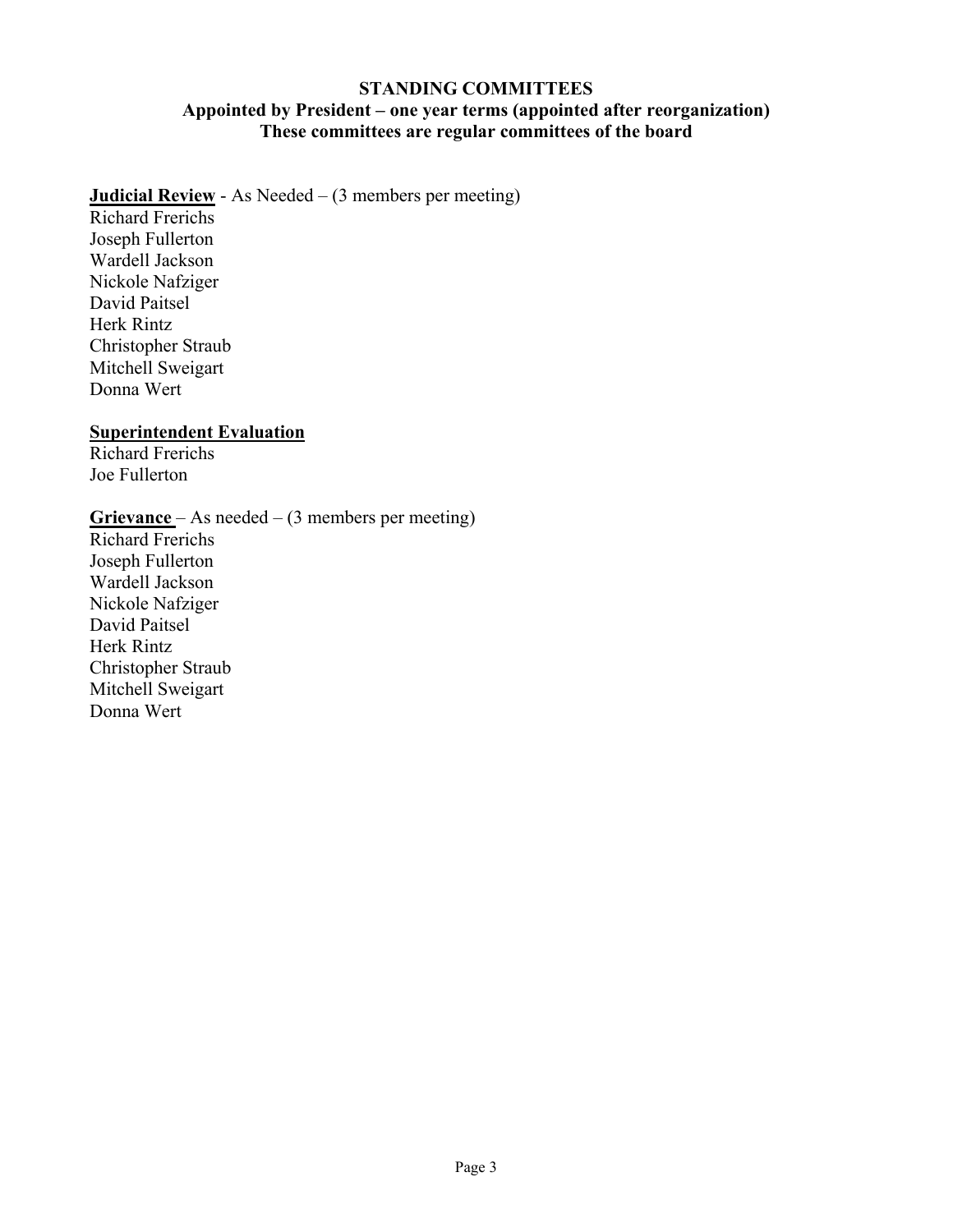# **AD HOC COMMITTEES**

**Appointed by President – appointed for a specific purpose These are board committees and are eliminated or reorganized after their specific purpose has been achieved** 

# **Master Facilities**

Richard Frerichs (c) Nicki Nafziger Herk Rintz

#### **Act 93**

Donna Wert (c) Herk Rintz Joe Fullerton

# **Superintendent Contract**

Richard Frerichs Chris Straub